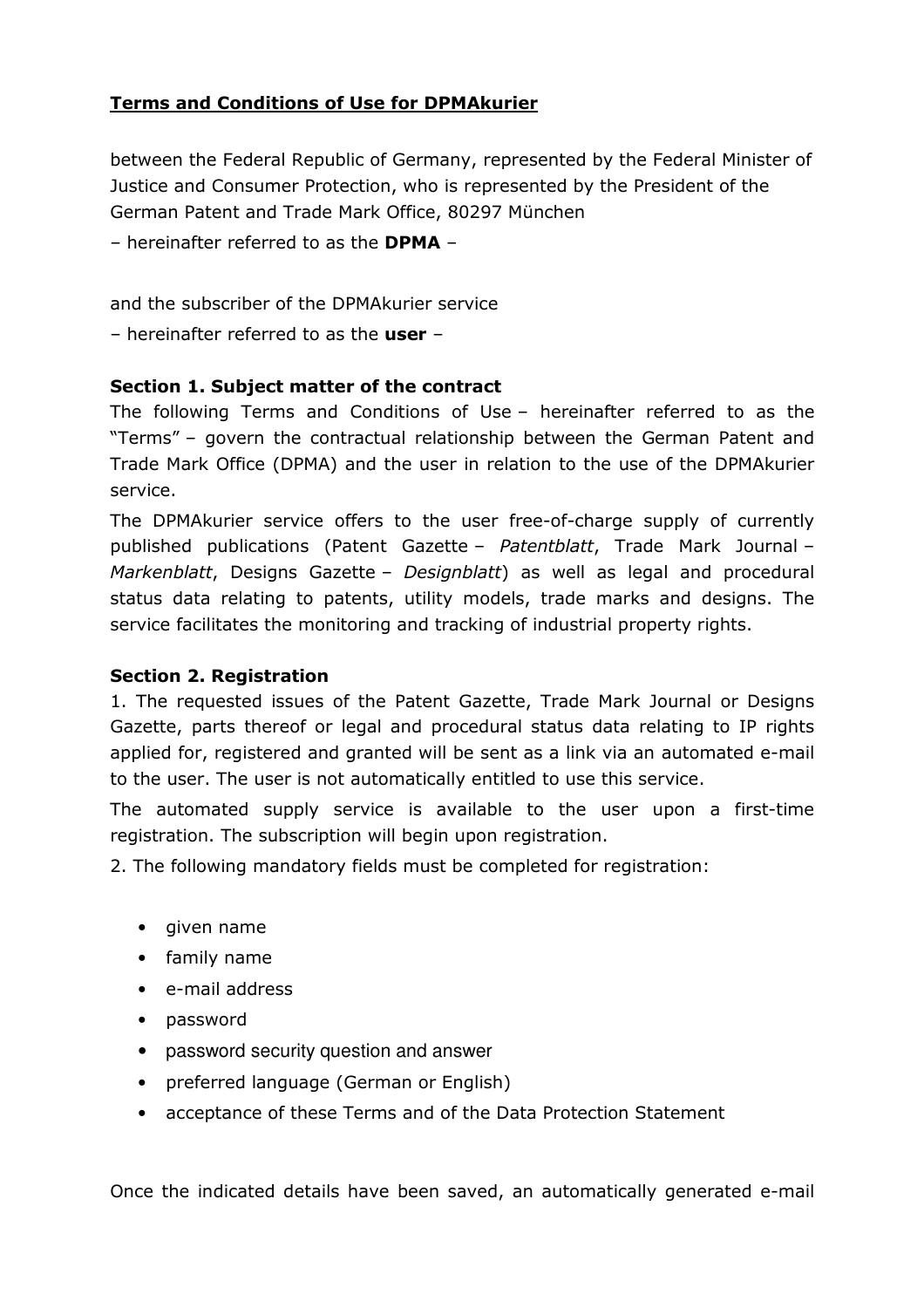will be sent to the e-mail address given. This e-mail contains a link with a user ID. Clicking on the link will activate the account and enable the user to use their chosen login details. This is to prevent third-party or incorrect e-mail addresses from being used in the registration process and saved permanently to the system. The submitted data are used solely for user management.

3. Only persons that are 18 years or older will be admitted to the registration process. Minors (younger than 18 years) will need to provide a letter of consent by their legal guardian(s) in order to be able to use the service. Upon request, the user shall prove their age or the consent of their legal guardian(s).

4. The user undertakes to submit only truthful information during the registration and to update it upon change under the menu item "Settings".

5. The user shall make sure to be reachable by the DPMA at the e-mail address given.

6. The user is responsible for protecting their login details (e-mail address and password). The user is not permitted to communicate these details to third parties. The user shall inform the DPMA via e-mail to datenbanken@dpma.de without delay if it appears to them that the password may be used by a third party. Upon receipt of such an e-mail, the DPMA will block access to the password-protected section using the concerned login details.

7. Any misuse of data, specifically any utilisation of data in connection with activities that may convey the impression that the user is entitled to register, renew or otherwise manage industrial property rights shall be prohibited. The user is also not permitted to communicate DPMA data to persons misusing data.

8. The DPMA reserves the right to reject the registration of a user or to prevent the user from using the service with immediate effect if the user violates any of the aforementioned obligations. The DPMA's right of termination pursuant to Section 6 remains unaffected.

9. If the user does not log in to DPMAkurier with their login details for more than one year, they will receive a notification via e-mail. If the user does not log in to DPMAkurier with their login details for another 90 days, the login details will be deleted from the system. Both the login details and the search requests will be lost and will not be able to be restored. If required, the user will be able to access DPMAkurier upon a new registration.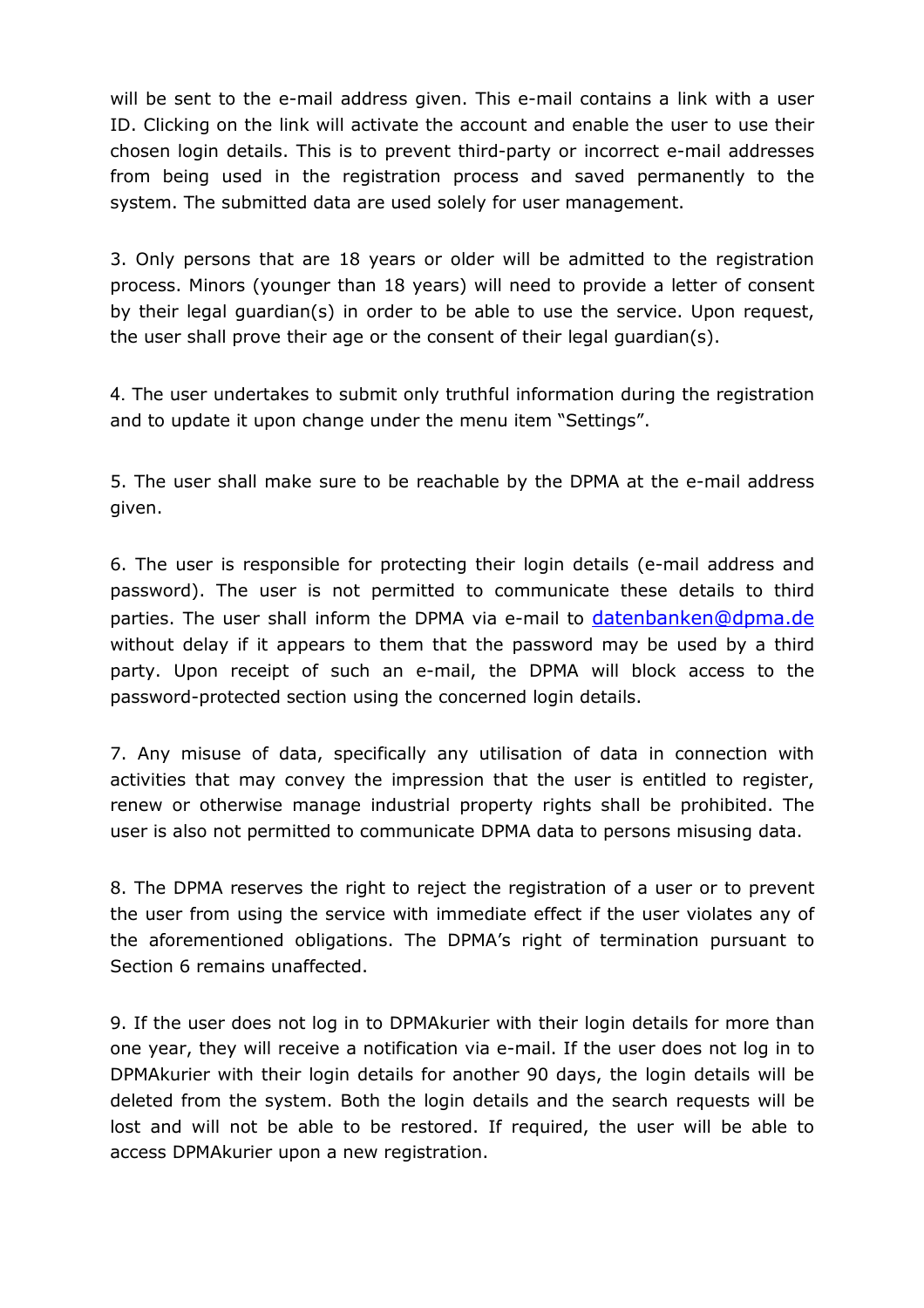10. The DPMA reserves the right to change the Terms at any time in order to adjust them to the current legal requirements or to implement changes to the DPMAkurier service, provided that the changes are reasonable for the user considering the DPMA's interests. The DPMA will inform the user about such changes via e-mail to the e-mail address given during the registration in due time in advance, however, at least 30 days before the intended entry into force. If the user is not willing to accept the changes, they may object to the changes within the time limit before the changes enter into force or terminate the service pursuant to Section 6. Otherwise, their silence will be deemed to be acceptance of the changes. The e-mail announcing the changes will contain information about the possibility of objection and termination, the time limit and its significance as well as the legal consequence of silence. If the DPMA is not able to deliver the notification of change or the user objects to the new Terms, the DPMA reserves the right to block access to the password-protected section using the login details. If the user does not react, the DPMA is entitled to delete the blocked details after 90 days. The DPMA's right of termination pursuant to Section 6 remains unaffected.

#### Section 3. Liability

1. The DPMA only assumes liability for damages caused intentionally or by gross negligence by the DPMA or its staff and vicarious agents. This does not apply to liability under the German Product Liability Act (Produkthaftungsgesetz), to damages arising from injury to life, body or health and to damages resulting from the violation of obligations whose fulfilment is indispensable for the proper fulfilment of the agreement and on whose observance the contractual partner may regularly rely (fundamental contractual obligations). In the event of slightly negligent violation of fundamental contractual obligations, liability shall be limited to compensation for the damage typical for this type of contract and foreseeable at the time of the conclusion of the contract.

2. The DPMA does not guarantee that data supplied within the scope of this service fulfil the user's requirements, are complete, free from defects or correct with regard to content. Likewise, the DPMA does not guarantee that data supplied within the scope of this service are free from third-party rights.

3. The DPMA does not assume any liability for interruptions of the service due to force majeure or events the DPMA is not responsible for, particularly the failure of telecommunications networks. The DPMA does not guarantee that the service is free from interruptions or defects, works in a timely or reliable manner and that possible defects will be rectified.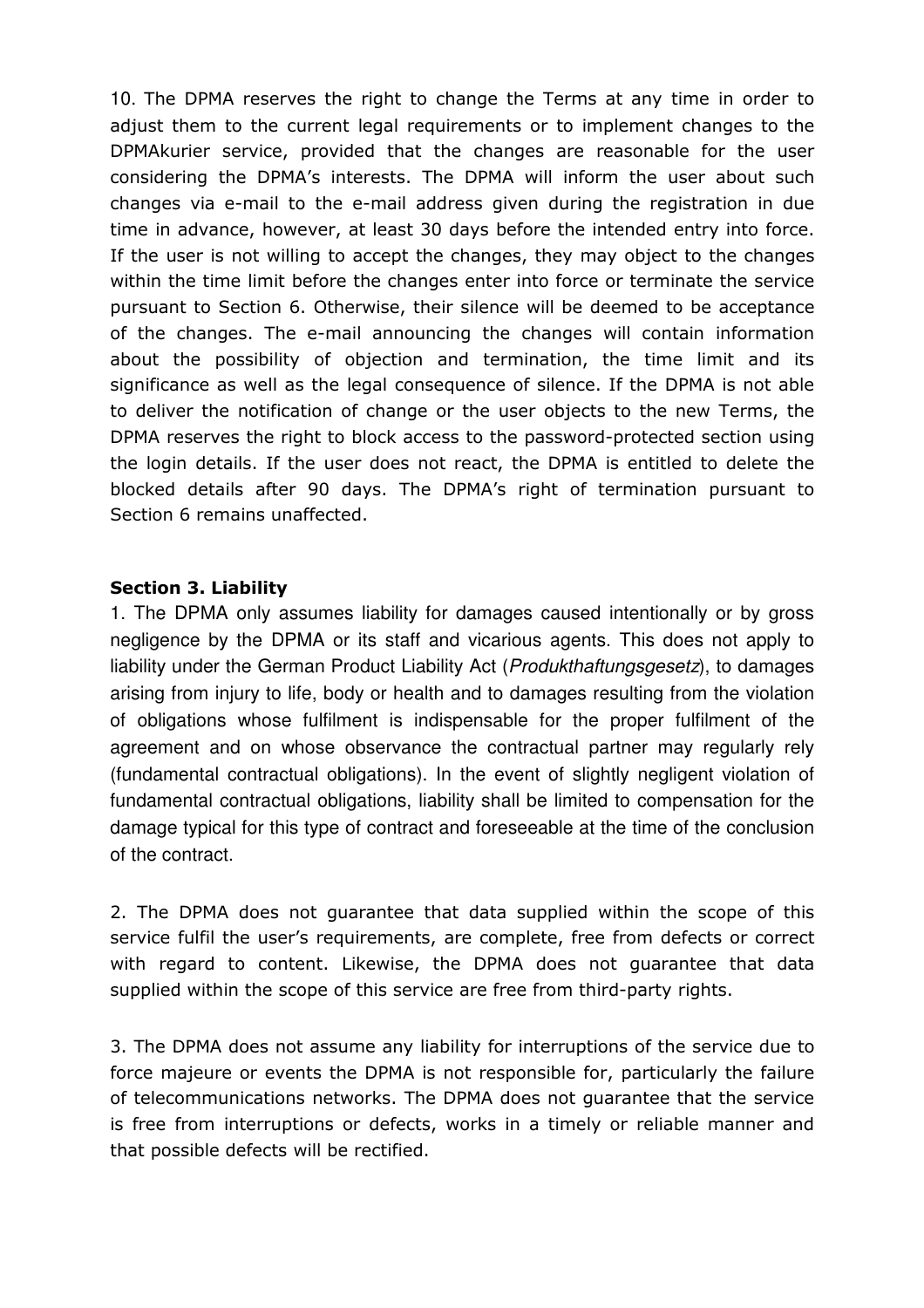## Section 4. Indemnity

Upon first request, the user shall indemnify the DPMA from claims deriving from culpable violation of third-party rights by the user. Insofar as the user is obliged to indemnify, they shall carry all costs for legal prosecution (that is, all court fees and lawyer's fees) incurred by the DPMA in this context. Further claims for damages remain unaffected.

## Section 5. Secrecy; data protection

1. Where data supplied by the DPMA contain details that are not or not yet approved or intended for publication in the interest of IP applicants or holders of IP rights, a user having obtained knowledge of such details shall not publish or otherwise pass on these details, in any event not before the date on which publication is admissible under the applicable legal provisions. The user undertakes to take all required measures within their sphere to ensure that these data will be kept secret. In addition, the user undertakes to inform in detail their staff and, where applicable, third parties commissioned to process or use data about the secrecy requirement under sentence 1 and 2 and about the legal provisions relating to data protection, who shall also be required to give an undertaking to maintain confidentiality (Section 5 of the German Federal Data Protection Act – Bundesdatenschutzgesetz).

2. The DPMA undertakes to comply with the legal provisions relating to data protection applicable in Germany as well as with the DPMA's Data Protection Statement when collecting, using and processing personal data of the user.

# Section 6. Term; termination

1. The term of the contract is not limited in time. The DPMA and the user are entitled to terminate the contract at any time. The contract shall be terminated via e-mail containing the given name, the family name and the e-mail address with which the user has registered for the service. The recipient of the termination shall confirm the termination via e-mail. If the DPMA is not able to deliver the termination, the DPMA reserves the right to block access to the password-protected section using the login details. If the user does not react, the DPMA is entitled to delete the blocked details after 90 days.

2. The DPMA's and the user's rights to extraordinarily terminate the contract for good cause remain unaffected. A good cause is particularly present in case of violation of the obligations by the user under Sections 2, 4 and 5 of the contract.

3. The contract shall expire – without the requirement of a termination – if the user has not logged in to DPMAkurier with their login details for the period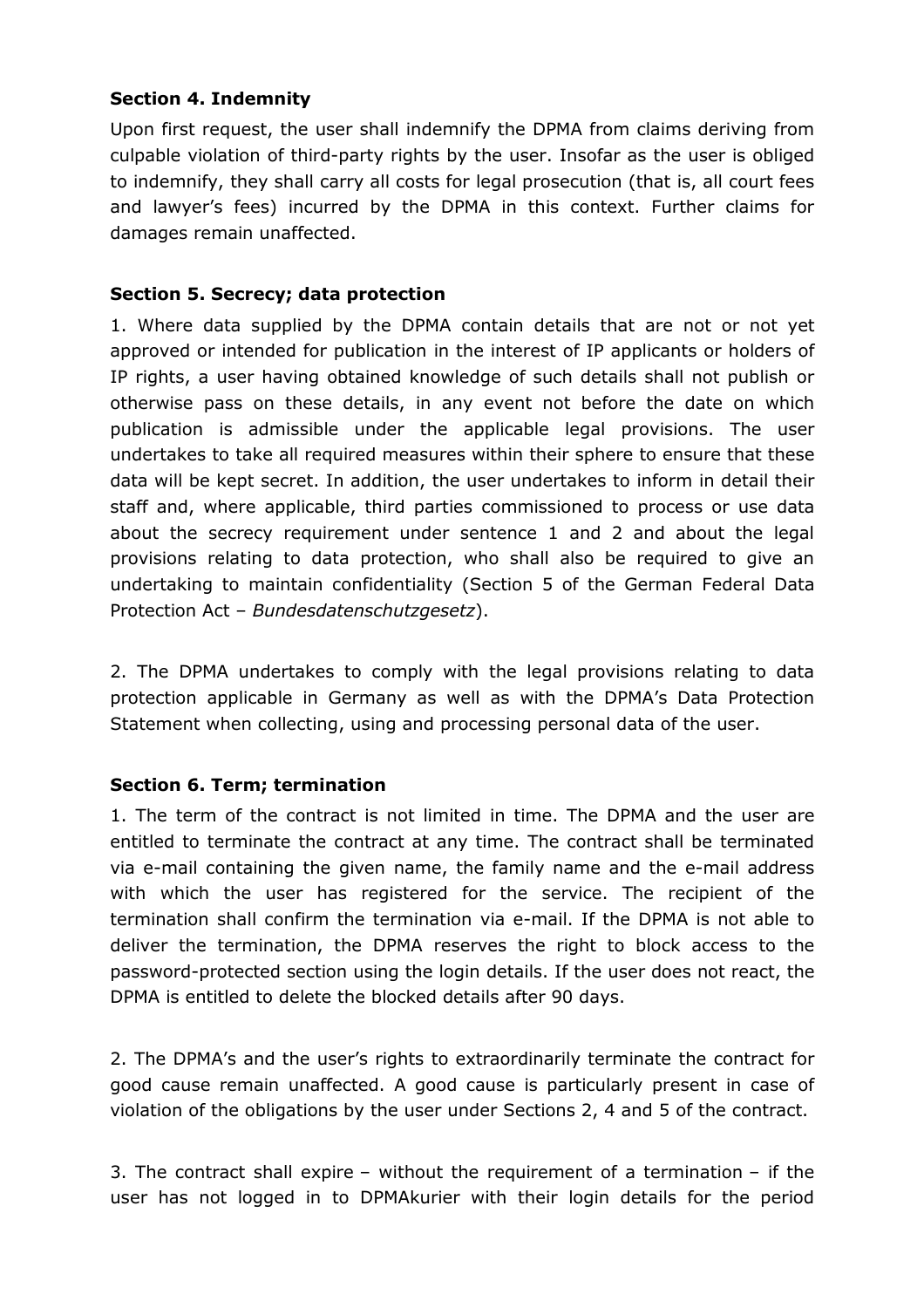defined in Section 2(9) or if the DPMA has deleted the blocked login details pursuant to Section 2(10) or 6(1).

4. The contract shall expire – without the requirement of a termination – if the DPMA shuts down the DPMAkurier service. The user will be informed about the shutdown of the service via e-mail in advance. The user may not derive any rights from the shutdown of the DPMAkurier service. The DPMA is entitled to shut down the service for any reason.

5. The user's obligations under Sections 4 and 5 remain effective even after the termination of the contract.

# Section 7. Copyright

The user themselves shall be responsible for complying with the provisions of the German Copyright Act (Urheberrechtsgesetz) governing copyright and rights related to copyright.

## Section 8. Final clause

1. The law of the Federal Republic of Germany excluding the United Nations Convention on Contracts for the International Sale of Goods (CISG) shall apply exclusively.

2. The DPMA is entitled to transfer rights and obligations under this contract to third parties. The user shall be informed about this via e-mail in advance.

3. Changes and additions to this contract – including the revocation of the written form requirement – shall be in written form. Changes and additions shall be explicitly marked as such. The DPMA's rights to make changes mentioned in this contract shall remain unaffected.

4. Place of jurisdiction shall be Munich in case the user is a business, legal entity under public law or special fund under public law.

# **Contact**

Should you have any questions on our databases and search methods, please do not hesitate to contact us on +49 89 2195-3435 or at datenbanken@dpma.de.